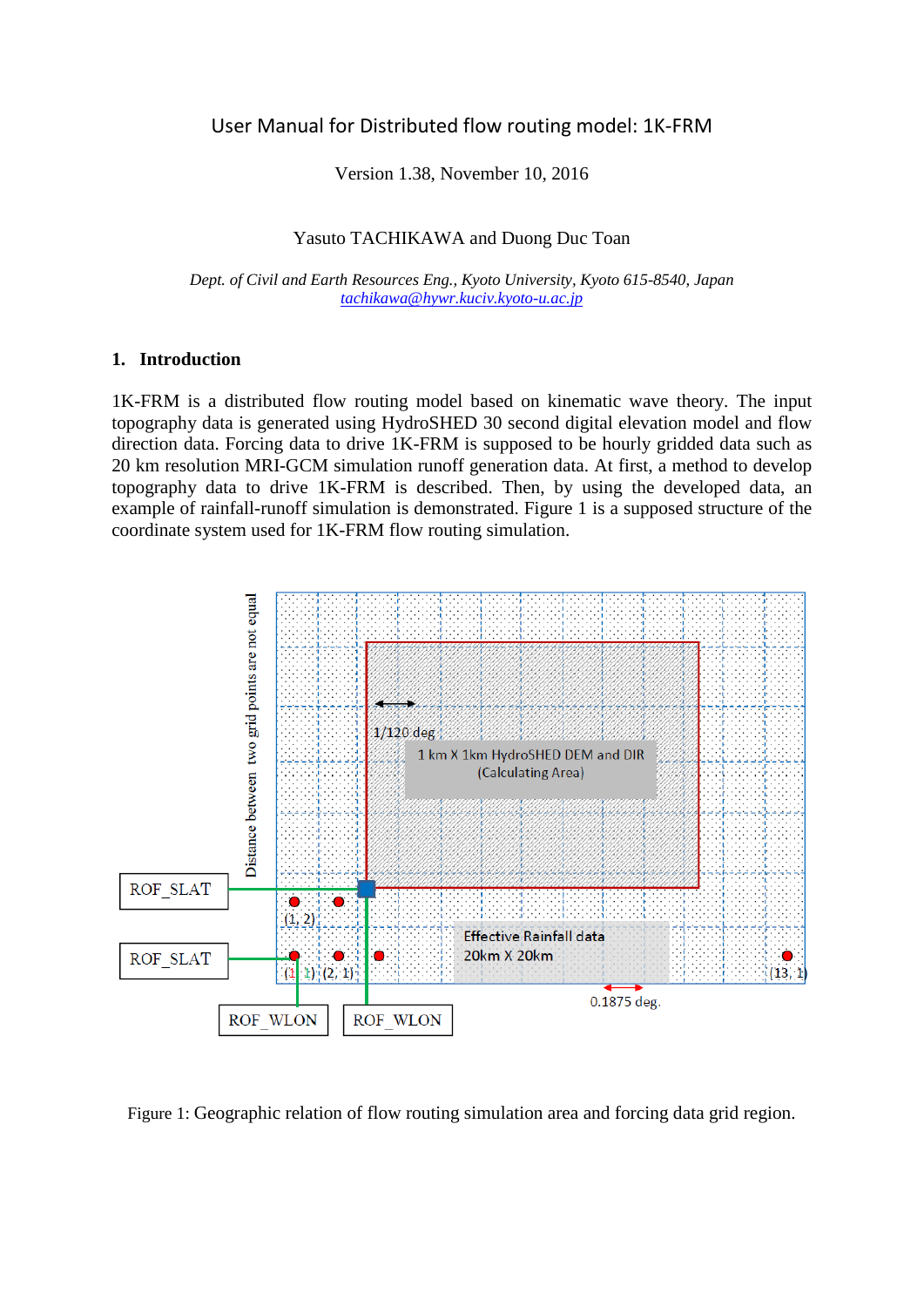# **2. Preparation of Topographic Information for 1K-FRM**

### 1) Hydroshed2topo

Hydroshed2topo is a program to generate input topography data for 1K-FRM, which is obtained from 1K-FRM homepage.

### 2) Input topography data

The topographic information for a flow routing model 1K-FRM is generated by using the HydroSHED (http://hydrosheds.cr.usgs.gov/) 30-second digital elevation and flow direction data. The DEM and flow direction data with ESRI grid format data for entire Asia (55E,-10S to 180E, 60N) from HydroSHED were downloaded and they were converted to short integer 2-bite binary data format to reduce the file size. These two files:

as dem  $30s$  clipped  $55-10-180-60$ .bin (246MB) as dir 30s clipped  $55-10-180-60$ .bin (246MB)

are obtained from 1K-FRM homepage. These two data are input files for hydroshed2topo.

3) Parameter data

All Necessary topographic input files to run the 1K-FRM are created by executing the hydroshed2topo.cc. The program creates additional ESRI ASCII files and those files can be imported to ArcGIS to prepare maps of the study area. First, you need to specify the study area by editing the parameter data file

hydroshed2topo/clipArea.dat

- The first row specifies the number of columns for the study region. The value must be an integer value.
- The second row specifies the number of rows for the study region. The value must be an integer value.
- The third row specifies Longitude (degree) of South West (lower left) corner of the study area. The value is a real value.
- The forth row specifies Latitude (degree) of South West (lower left) corner of the study area. The value is a real value.

The grid size is supposed to 30 second. The longitude (second) of j-th cell center is set as follows:

longitude =  $(int)(SWlon*3600) + 30*j + 15;$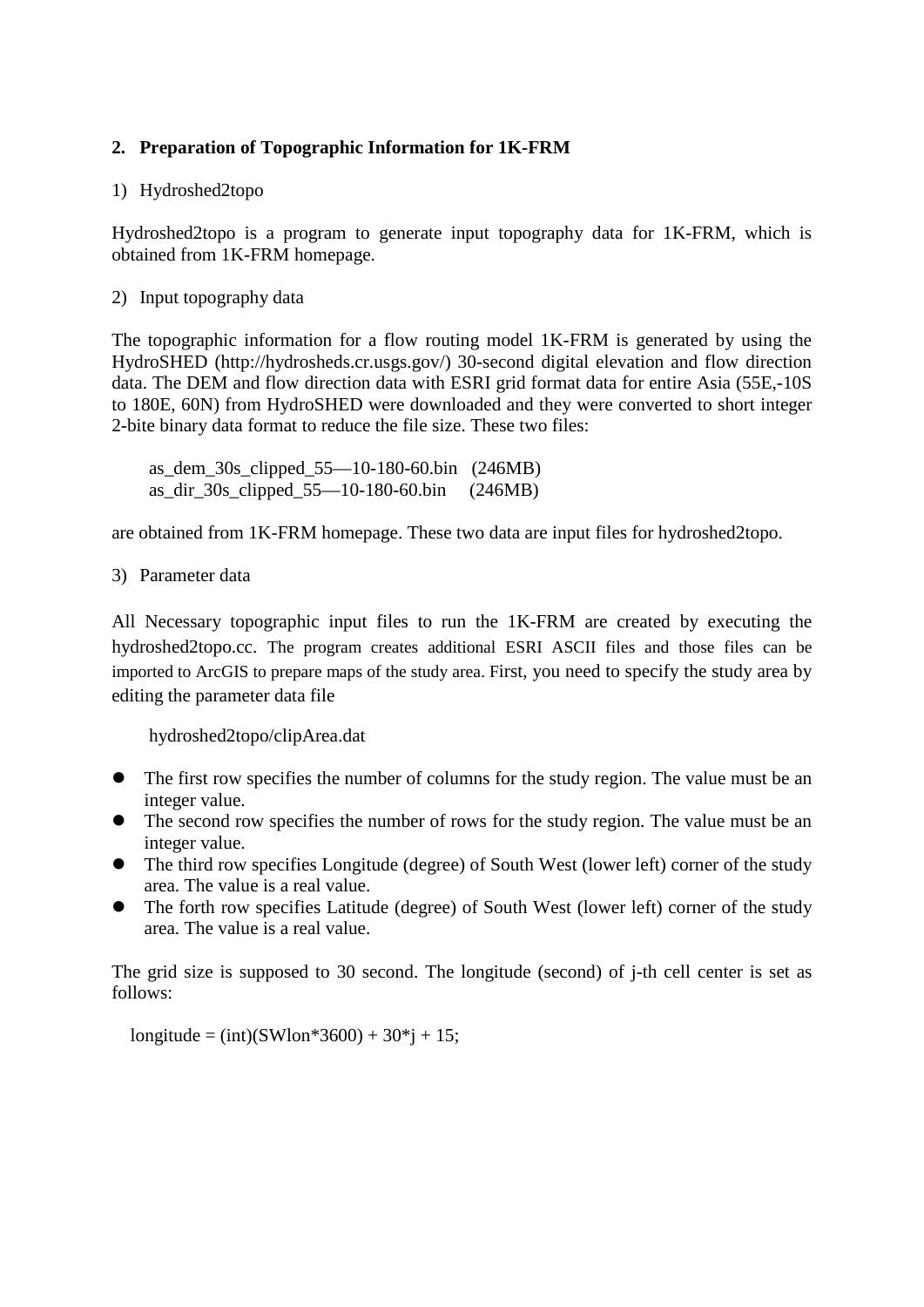

Figure 2: Setting study area. An example of clipArea.dat.

4) Generation of topographic information for 1K-FRM

Compile hydroshed2topo.cc and run hydroshed2topo.exe.

5) Output files

All output files used for the 1K-FRM are created in the folder:

hydroshed2topo/output

The files generated are below:

 **modDem.bin**: This is the corrected (pit removed) elevation information of the study area. The data was written in real 4-byte binary data format.



Figure 3: A sample of modem.bin.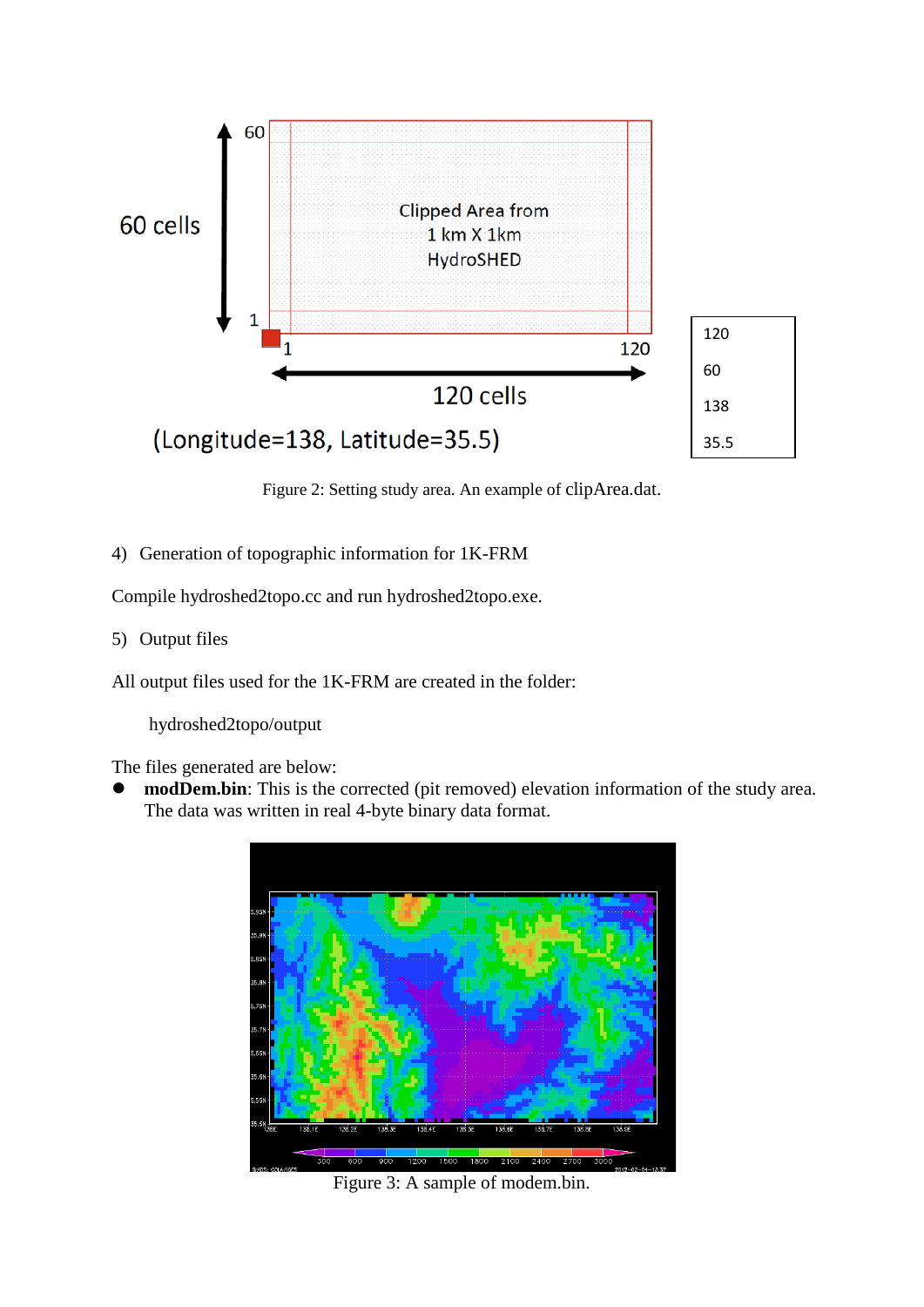**flowDir.bin**: Flow direction information. The direction convention is shown in Figure 3. The data format is integer 4-bite binary.



Figure 4: A sample of flowDir.bin.



Figure 5: Flow direction specified by the integer value.

**flowAcc.bin**: Flow accumulation information. The data format is integer 4-bite binary.



Figure 6: A sample of flowAcc.bin.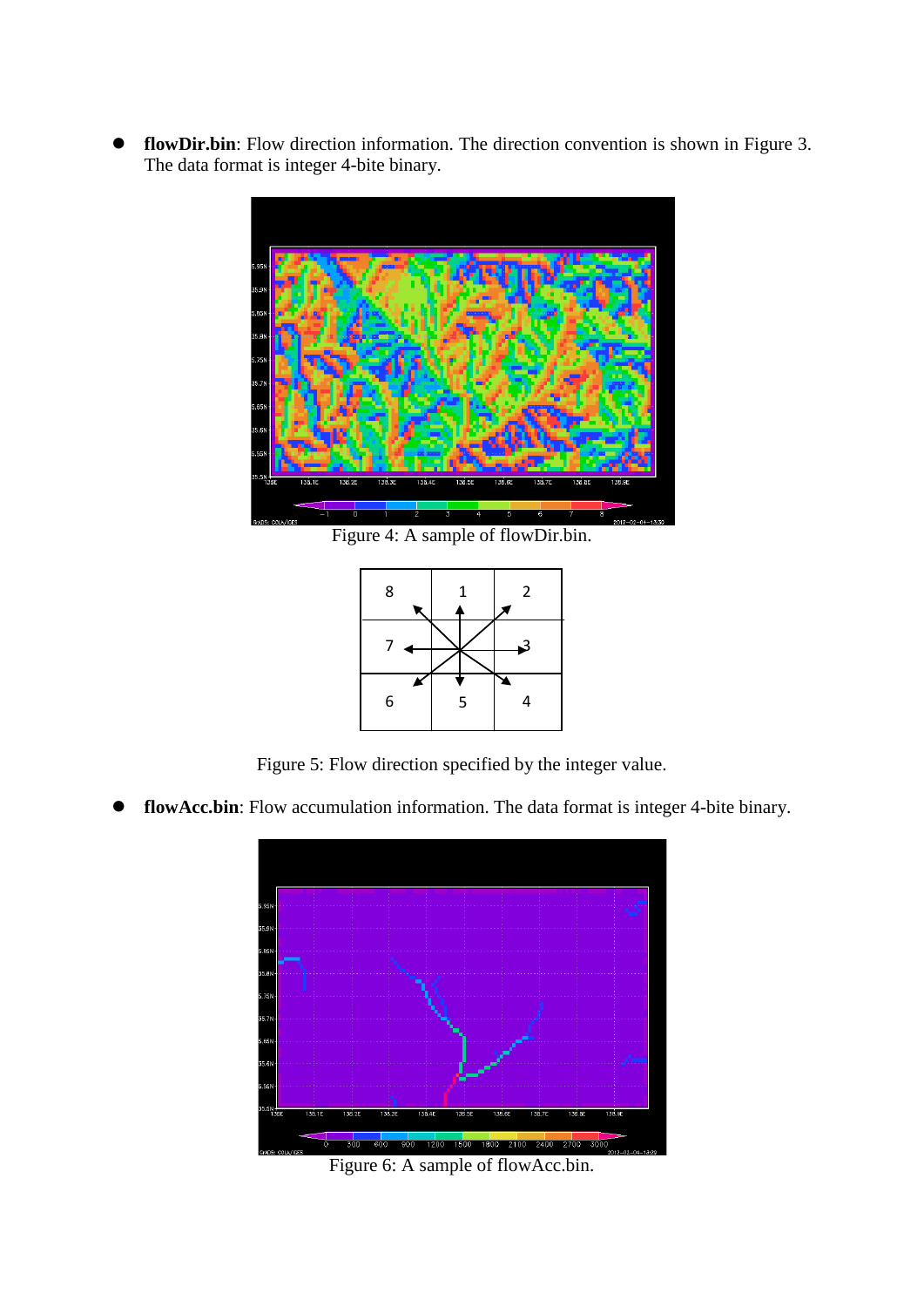**• riverNum.bin**: Each river basin is numbered starting from 1 and then each grid cell is assign a value corresponding to the basin number which the cell is belongs to. The data format is integer 4-bite binary.



Figure 7: A sample of riverNum.bin.

**riverNumList.txt**: This is a text file which contains:

Column 1: river basin number of the study area, Column 2: the basin area (acmulated number of grids). Column 3: column number starting from 1 (starting from West), Column 4: row number starting from 1 (starting from South), Column 5: longitude (second), Column 6: latitude (second), Column 7: longitude (degree), and Column 8: latitude (degree)

If you want to calculate the discharge data only at some selected basins using 1K-FRMevent or 1K-FRM, you can delete all the other basins from this text file and keep only the necessary basins.

All data begins from the South-West grid and lining to East, then, moving to the North in the next line, which are typical GrADS data format. Sample GrADS control files are attached in hydroshed2topo to visualize the data.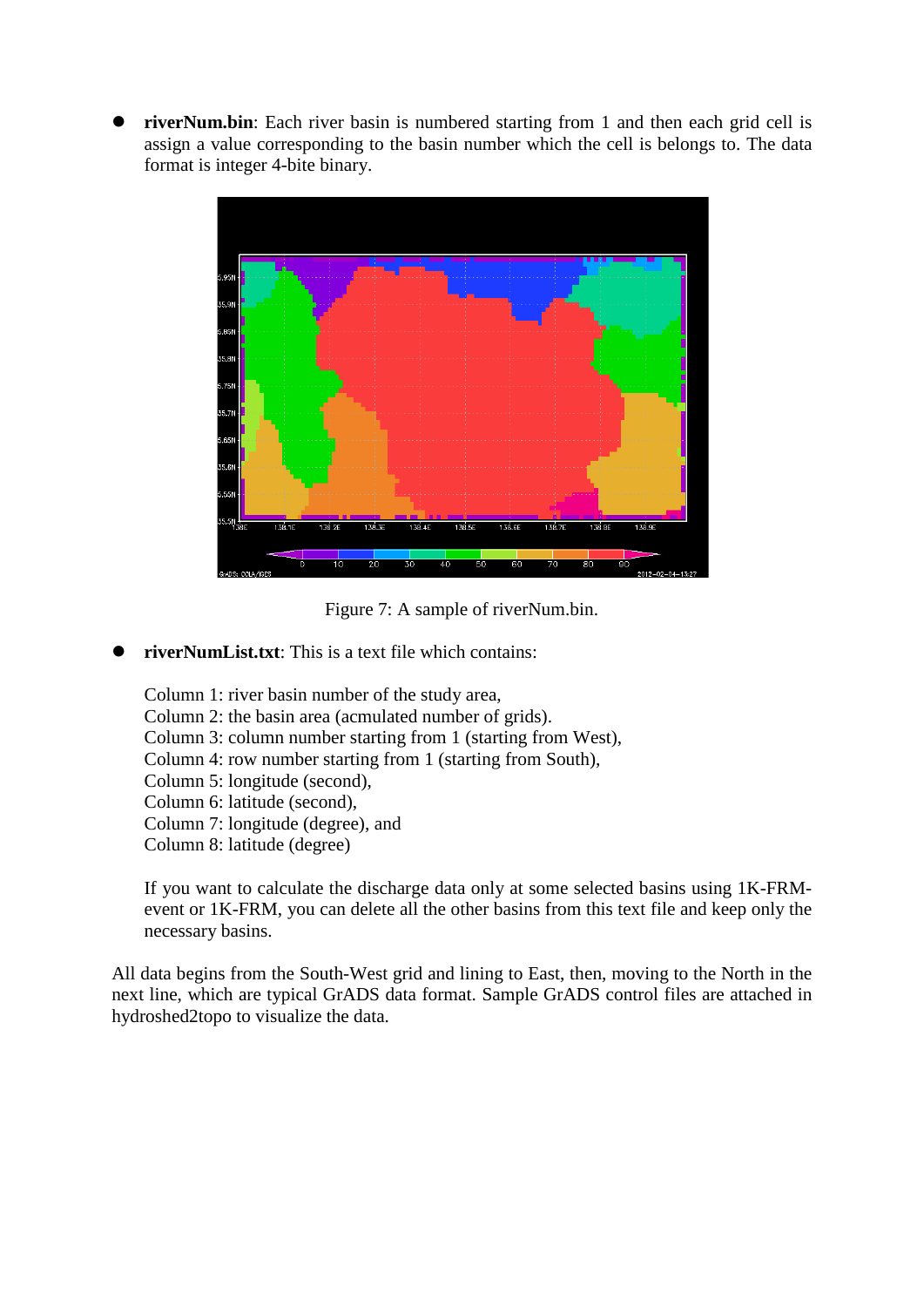```
1 5 10 59 497085 129555 138.079 35.9875
2 3 14 59 497205 129555 138.113 35.9875
3 4 16 59 497265 129555 138.129 35.9875
4 4 17 59 497295 129555 138.137 35.9875
5 4 18 59 497325 129555 138.146 35.9875
…
```
Figure 8: An example of riverNumList.txt.

Additional files are also created, which are ESRI ASCII files to be imported to ArcGIS to visualize the study region:

- **cutDem.asc**: The DEM data for the study region. This is the original data clipped for the study region.
- **cutDir.asc**: The DIR data for the study region. This is the original data clipped for the study region.
- **modDem.asc**: The DEM data for the study region. This is the corrected (pit removed) elevation information of the study area, which corresponds to **moDem.bin**.
- **flowDir.asc**: The Flow Direction data for the study region, which corresponds to **flowDir.bin**.
- **flowAcc.asc**: Flow accumulation value information, which corresponds to **flowAcc.bin**.
- **riverNum.asc**: The river basin numbers of the study area, which corresponds to **riverNum.bin**.
- **distance.asc**: The distance from the river mouth.

# **3. Preparation of Forcing Data**

Input data is supposed to be hourly effective forcing data arranged for each month, which is, for example, temporally downscaled surface and sub surface flow data from MRI-AGCM3.1S. Four types of input data are available. Which data format is adopted is to uncomment unnecessary functions in the source code of 1k-frm.cc and recompile the source program. All input data file should be placed in *1k-frm-\input* folder.

As default, the grid **center** latitude is set as follows:

longitude =  $ROF_WLON + i^*Delta_x$ ; // set longitude

latitude =  $ROF_WLAT + i^*Delta_y$ ; // set longitude

where Delta x and y are the resolution of input data in longitudinal and latitudinal directions. In case that the distance between two grid points in the Y direction (latitude direction) is not equal, you have to create a file containing the **center** latitude of each row (Y direction) and also switch functions to read grid data file on in the main source code. The file should be placed in the 1k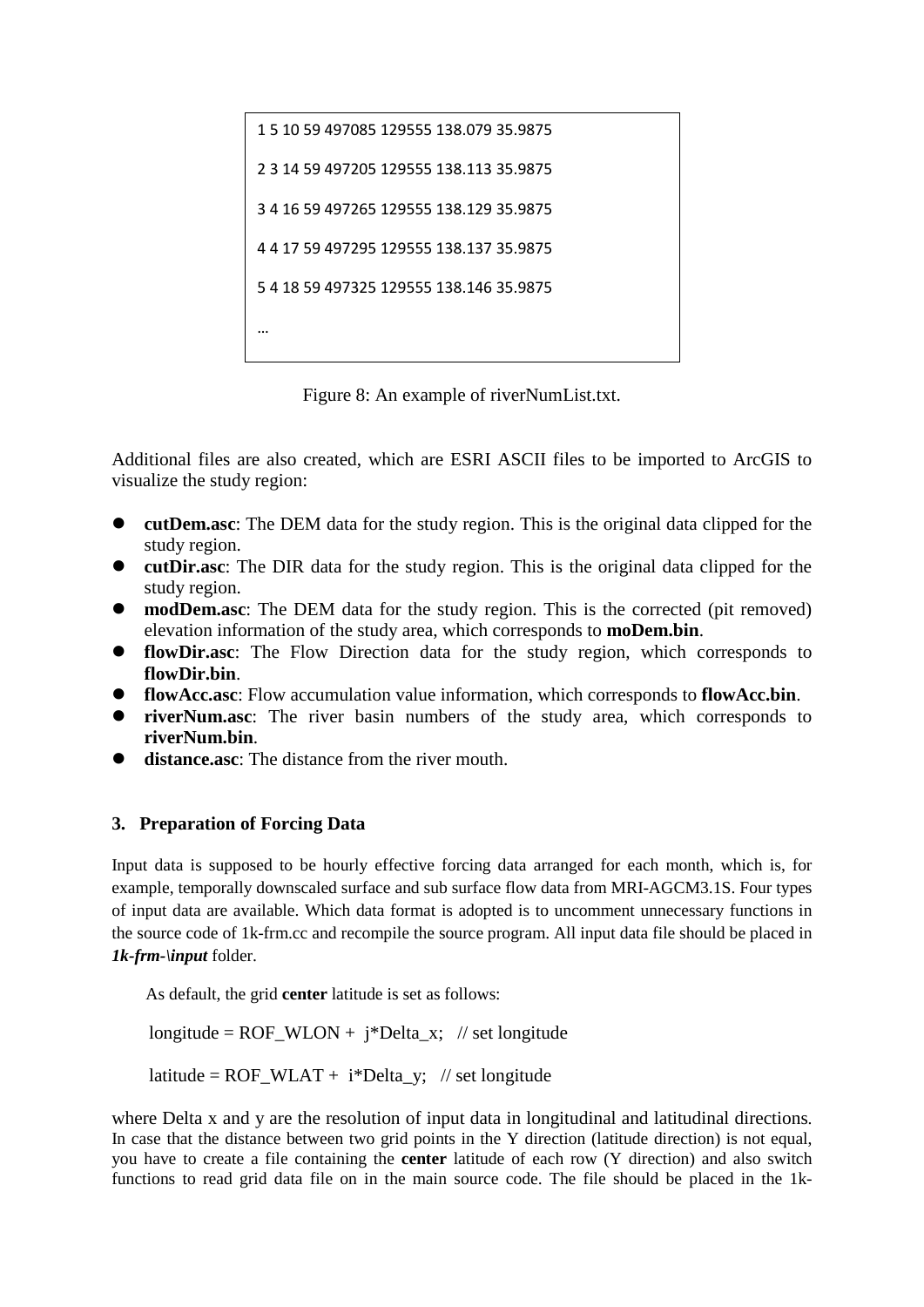frm\topoData\ directory. Name of the file is "dataLatitude.dat" Please see the folder; \1kfrm\ topoData\, and also Figure 9.

| 35.325 |  |
|--------|--|
| 35.513 |  |
| 35.700 |  |
| 35.888 |  |
| 36.075 |  |
| 36.262 |  |

Figure 9: An example of dataLatitude.dat.

The geographic structure is shown in Figure 10. The forcing data represents the intensity of each grid center. The longitude of grid center is calculated in the program as the above equation. The latitude of grid center is read from the file "dataLatitude.dat".The time interval of the rainfall intensity should be hour. For flow routing simulation, the nearest grid of rainfall intensity is selected.



Figure 10: Structure of coordinate of the rainfall grid system.

The forcing input data types are following three types. GrADS format binary two dimensional monthly data is recommended.

1) GrADS format binary two dimensional monthly data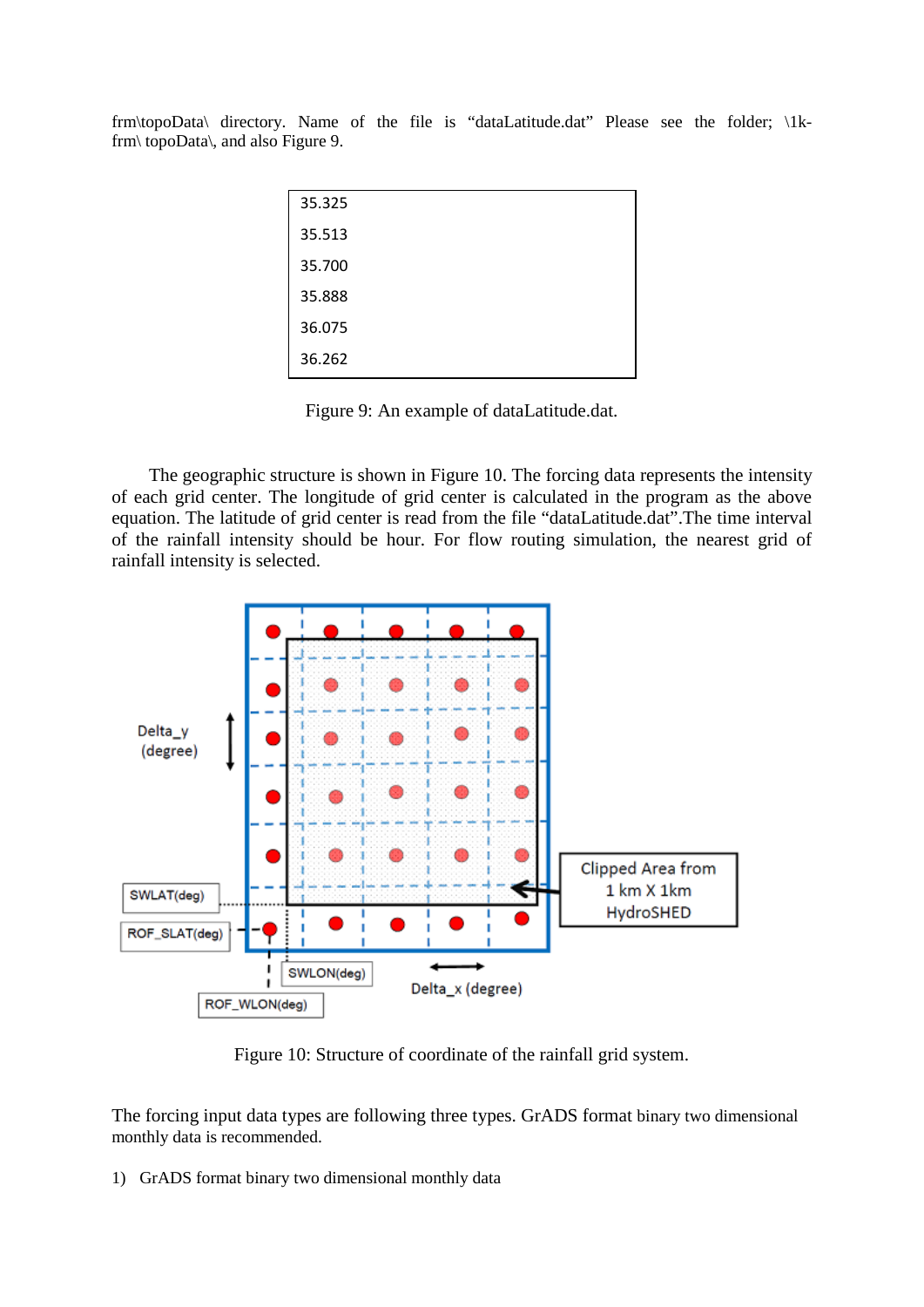This is a default data format. The original 1k-frm is supposed to use the data format. The hourly intensity values (mm/hr) for each month are stored beginning from the South-West grid and lining to East, then, moving to the North in the next line, which is the Grads data format with 4 byte float binary floating data.

1k-frm-event/input/198001\_rain.bin

File naming rule is:

YearMonth\_ rain.bin

For example, 198001\_rain.bin.

Sample data are included in the folder "input/".

To use the data format, the function in "1k-frm.cc"

```
read2DValueGrads(ROF<sup>**</sup> fROF, int n_year, int n_month, int ROFnum_row, int ROFnum_col)
```
must be used The function

ROF::readValue(int n\_year, int n\_month)

which is used for ascii input file, should be commented out.

2) Ascii format two dimensional monthly data

A part of a sample data file is shown in Figure 11. The rainfall data file name is "rain.dat" and should be placed at

1k-frm-event/input/198001\_rain.dat

The first line of "198001rain.dat" is Year, Month, Day, Hour, Column Number, and Row Number of spatially gridded rainfall data. From the next line, hourly intensity values (mm/hr) are stored beginning from the North-West grid and lining to East, then, moving to the South in the next line. Each data is delimited by white space characters (SPACE, TAB, or CR). You can change the rainfall intensity data for your study purpose.

Be careful that the ascii data format begins from the North-West grid, which is opposite from the GrADS data format.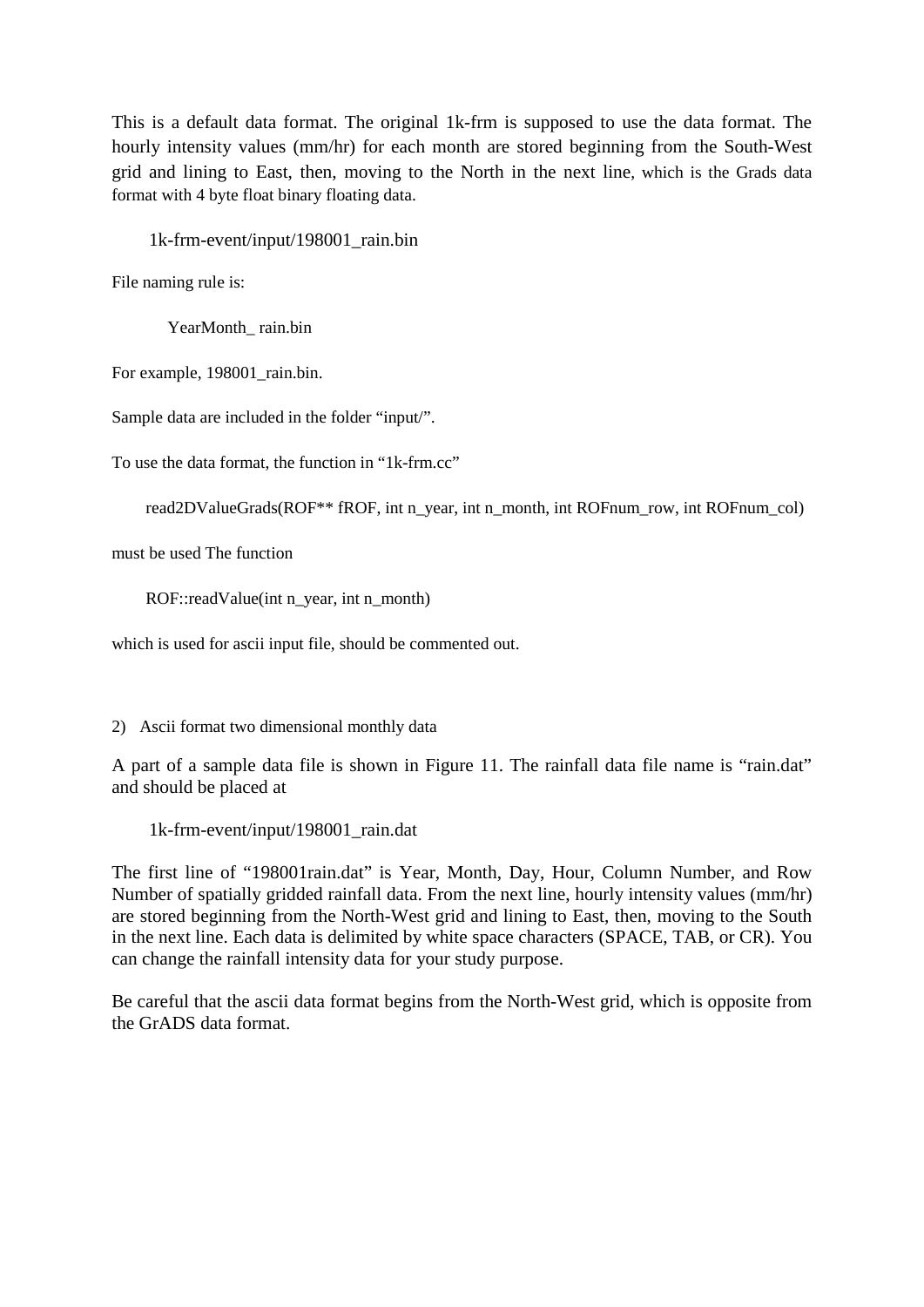| 1979 12 1 1 5 6       |
|-----------------------|
| $0.1$ 0.2 0.3 0.4 0.5 |
| 0.6 0.7 0.8 0.9 1.0   |
| 1.1 1.2 1.3 1.4 1.5   |
| 1.6 1.7 1.8 1.9 2.0   |
| 2.1 2.2 2.3 2.4 2.5   |
| 2.6 2.7 2.8 2.9 3.0   |
|                       |

Figure 11: Part of rain.dat. The 1<sup>st</sup> Row is: Year, Month, Day, Hour, Column Number, Row Number. From the  $2<sup>nd</sup>$  to  $7<sup>th</sup>$  Rows, effective rainfall intensities (5 columns and 6 rows) in mm/hr are stored.

File naming rule is:

YearMonth\_rain.dat

For example, 198001\_rain.dat.

Sample data are included in the folder "input/monthly2DasciiDataSample". To use the data format, the function in "1k-frm.cc"

read2DValueAsc(ROF\*\* fROF, int n\_year, int n\_month, int ROFnum\_row, int ROFnum\_col)

is used The function

ROF::readValue(int n\_year, int n\_month)

which is used for binary input file, should be commented out.

3) Ascii format one dimensional monthly data

This uses text files containing hourly forcing data for each month at each data grid for entire simulation period. The file naming convention is shown below and the part of a sample data file is shown in Figure 12.

File naming rule is

YearMonth\_ColumnNumber\_RowNumber\_ rain.dat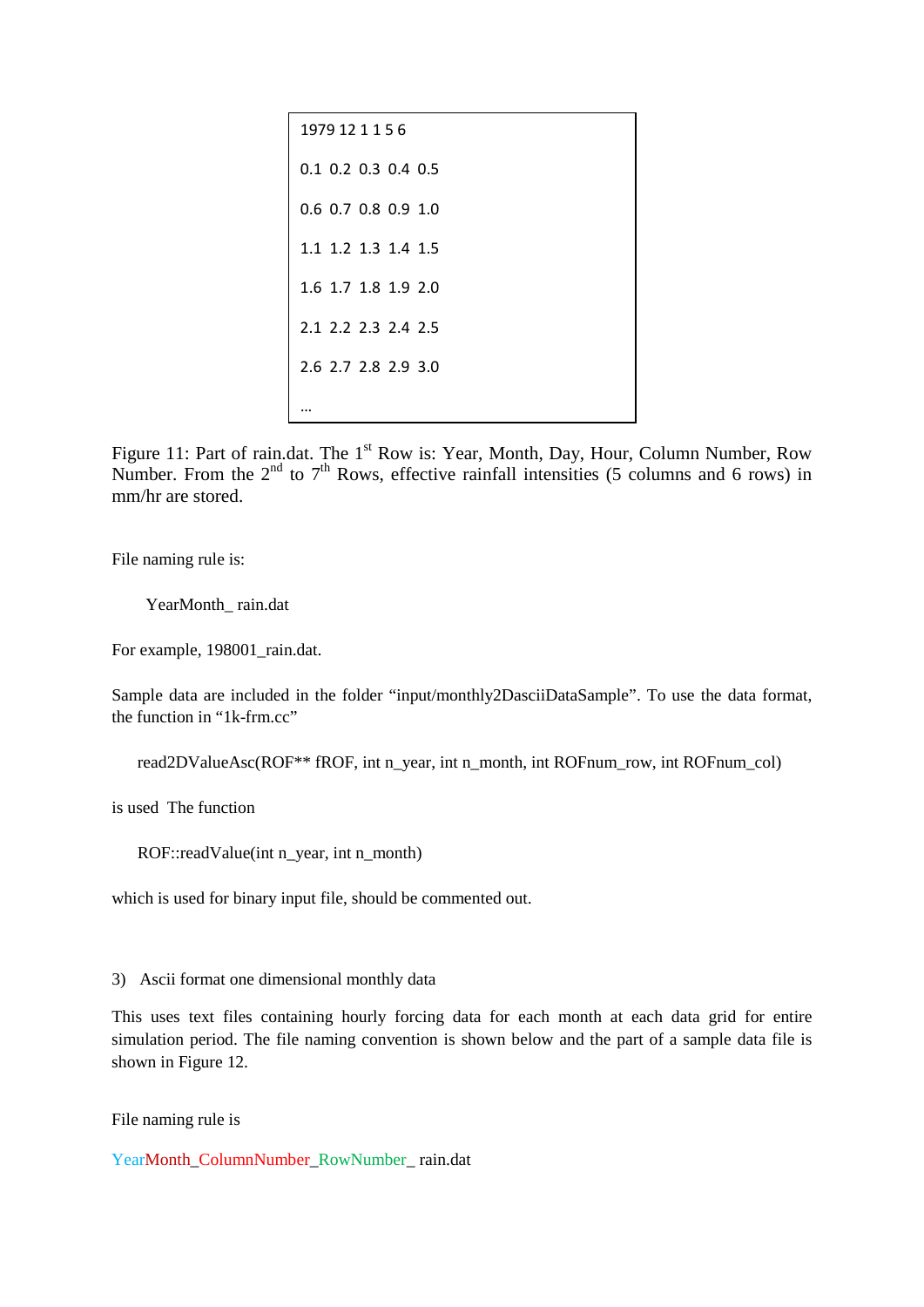For example, 197912\_001\_001\_rain.dat, 198001\_001\_001\_rain.dat

The origin number of ColumnNumber and RowNumber are specified in the parameter file param.dat

int  $pO_y = 1$ ; Origin number of y-direction used to recognize input data. int  $pO_x = 1$ ; Origin number of x-direction used to recognize input data.

For 1-dimensional input data, data file name for each grid is supporsed to be  $(i=0, 1, ..., i=0, 1, ...)$ 

./input/%04d%02d\_%03d\_%03d\_rain.dat", n\_year, n\_month, pO\_x+i, pO\_y+j

Sample data are included in the folder "input/monthly1DasciiDataSample". To use the data format, the function in roffunc.cc

ROF::readValue(int n\_year, int n\_month)

is used.

| 1979 | 11 | $\mathbf{1}$ | 1              | 2.0 |
|------|----|--------------|----------------|-----|
| 1979 | 11 | $\mathbf{1}$ | 2              | 2.0 |
| 1979 | 11 | 1            | 3              | 2.0 |
| 1979 | 11 | $\mathbf{1}$ | 4              | 2.0 |
| 1979 | 11 | $\mathbf{1}$ | 5              | 2.0 |
| 1979 | 11 | $\mathbf{1}$ | 6              | 2.0 |
| 1979 | 11 | $\mathbf{1}$ | $\overline{7}$ | 2.0 |
| 1979 | 11 | $\mathbf{1}$ | 8              | 2.0 |
| 1979 | 11 | $\mathbf{1}$ | 9              | 2.0 |
| 1979 | 11 | $\mathbf{1}$ | 10             | 2.0 |
| 1979 | 11 | $\mathbf{1}$ | 11             | 2.0 |
| 1979 | 11 | $\mathbf{1}$ | 12             | 2.0 |
| 1979 | 11 | $\mathbf{1}$ | 13             | 2.0 |
| 1979 | 11 | 1            | 14             | 2.0 |
| 1979 | 11 | $\mathbf{1}$ | 15             | 2.0 |
|      |    |              |                |     |

Figure 12: Part of a sample data file *(197911\_001\_001\_rain.dat) (Columns are; Year, Month, Day, Hour and Effective Rainfall in mm/hr, respectively)* 

#### **4. Flow Routing Simulation Using 1K-FRM**

The procedures for runoff simulation are as follows: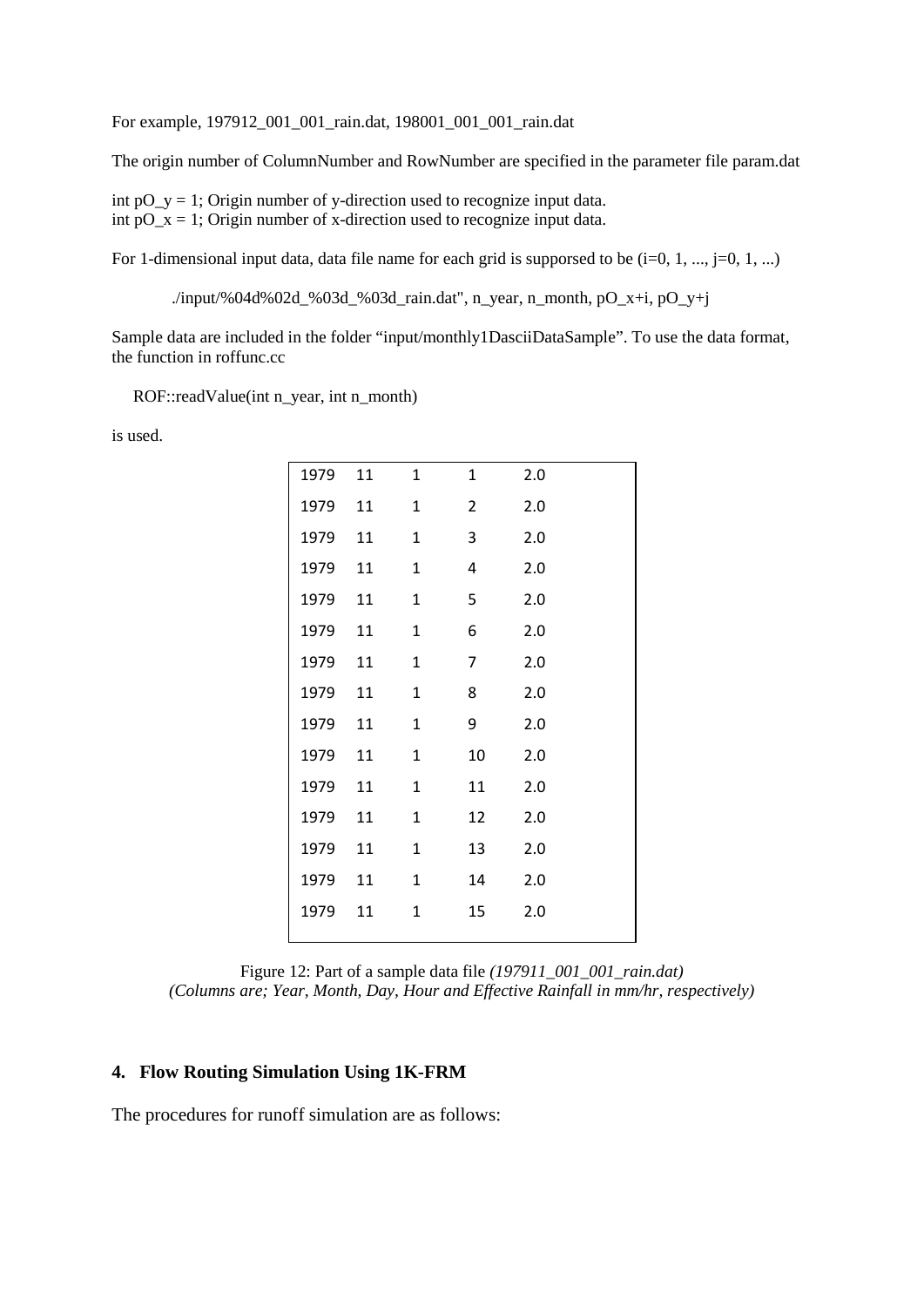1) **Topography data setting**: Copy the topographic information files (above mentioned five files)

from hydroshed2topo/output/ to 1k-frm/topoData/

2) **Rainfall data setting**: Set the rain data and place rainfall data files at

1k-frm-event/input/198001\_rain.bin.

# 3) **Runoff simulation parameter setting**: Edit the runoff simulation parameter file

1k-frm-event/param.dat

by using any text editor. Delimiter of each data is white space characters.

| 10       | scale ratio of topography data. 1 means 3 second, 10 means 30 seconds.   |
|----------|--------------------------------------------------------------------------|
| 120      | Number of columns in the study area                                      |
| 60       | Number of rows in the study area                                         |
| 138.0    | Longitude (degree) of South West corner of the study area                |
| 35.5     | Latitude (degree) of South West corner of the study area.                |
| 5        | Number of columns of the input forcing data                              |
| 6        | Number of rows in the input forcing data                                 |
| 1        | Origin column number of the input forcing data of x-direction.           |
| 1        | Origin row number of the input forcing data of y-direction.              |
| 137.8125 | West side longitude of input forcing data (degree)                       |
| 3600     | input forcing data time step (sec). If you change the value, source code |
|          | must be modified.                                                        |
| 1979     | simulation start year                                                    |
| 1980     | simulation end year                                                      |
| 12       | simulation start month                                                   |
| 5        | simulation end month                                                     |
| 600      | simulation time step (sec)                                               |
| 20       | number of spatial divisions                                              |
| 0.65     | $0.5 <$ theta $\leq 1.0$                                                 |
| 0.7      | Manning's roughness coefficient for slope                                |
| 0.03     | Manning's roughness coefficient for river                                |
| 250      | grid accumulated number to differentiate slope and river                 |
| 0.0      | Initial runoff height for kinematic wave model (mm/hr)                   |
|          |                                                                          |

Figure 13: An example of param-event.dat.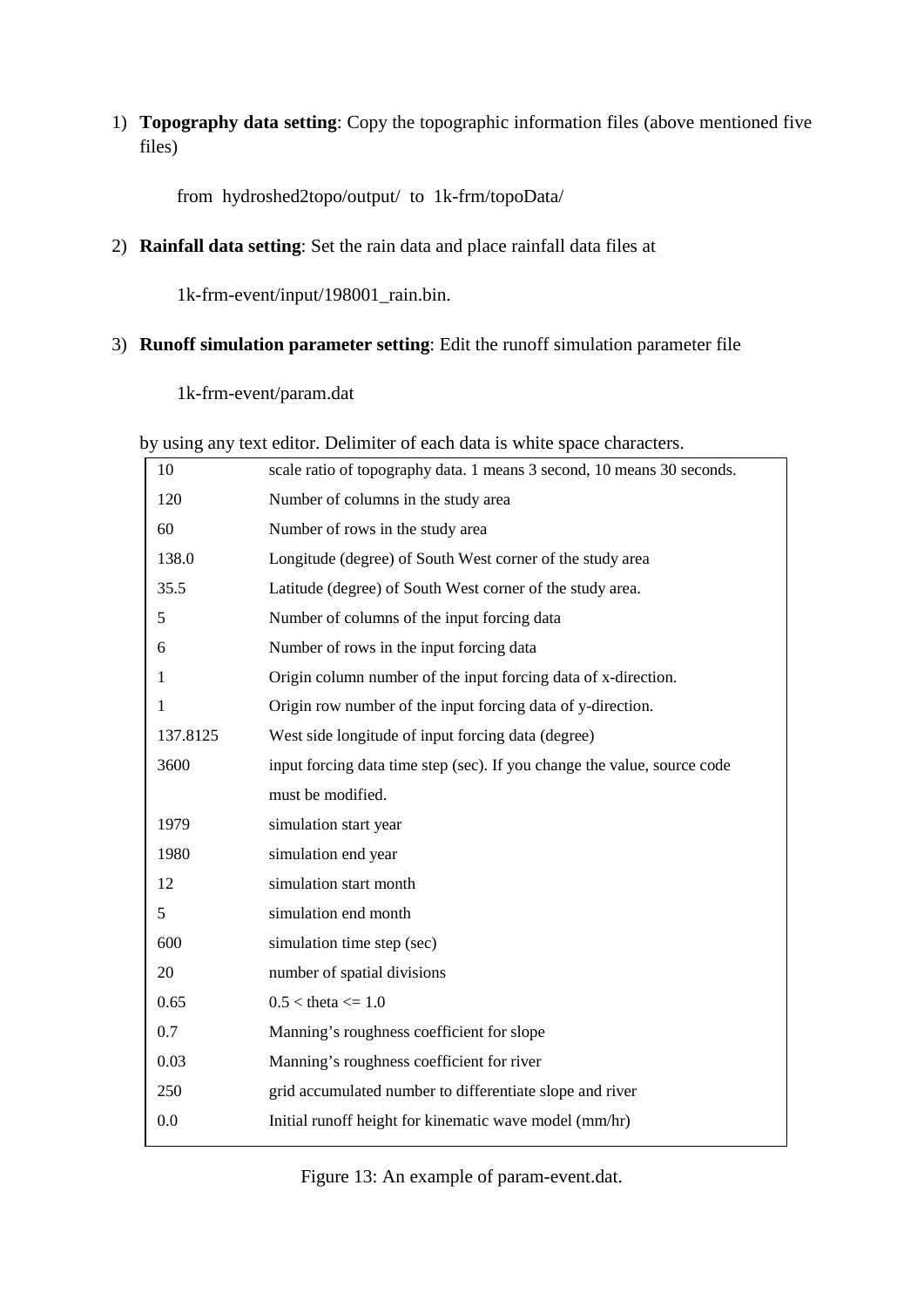The parameter values to set in param.dat are as follows:

| (1) Parameters for study area.   |                                                                                          |  |
|----------------------------------|------------------------------------------------------------------------------------------|--|
| int TopoScale = $10$             | // Topography scale. 1 means 3 second.                                                   |  |
| int Col=120                      | // number of column for study area.                                                      |  |
| int Row=60                       | // number of row for study area.                                                         |  |
| double SWLON=138.0               | // Longitude (degree) of south west corner of the study area.                            |  |
| double SWLAT=35.5                | // Latitude (degree) of south west corner of the study area.                             |  |
|                                  |                                                                                          |  |
| (2) Parameters for input data.   |                                                                                          |  |
| int ROFnum_col = $5$             | // Number of column of input rainfall data                                               |  |
| int ROF num_row = $6$            | // Number of row of input rainfall data                                                  |  |
|                                  | int $pO_x = 1$ // Origin column number of the input Rainfall data of x-direction used to |  |
|                                  | // recognize input data. The default value is 1. The value is used                       |  |
|                                  | // for recognizing for reading one-dimensional input data.                               |  |
|                                  | // For 1-dimensional input data, data file name for each grid is supporsed to            |  |
| // be $(i=0, 1, , j=0, 1, )$     |                                                                                          |  |
|                                  | // ./input/%04d%02d_%03d_%03d_rain.dat", n_year, n_month,                                |  |
| // $pO_x+i$ , $pO_y+i$           |                                                                                          |  |
|                                  | // The values are not used when reading two dimensional data.                            |  |
| int $pO_y = 1$                   | // Origin row number of the input Rainfall data of y-direction used to                   |  |
|                                  | // recognize input data. The default value is 1. The value is used                       |  |
|                                  | // for recognizing for reading one-dimensional input data.                               |  |
| double Delta_ $x = 0.1875$       | // Input data grid size of x-direction (degree)                                          |  |
| double Delta_y = $0.1875$        | // Input data grid size of y-direction (degree)                                          |  |
| double ROF_WLON = $137.8125$     | // West side longitude of input data (degree)                                            |  |
| double $ROF_WLAT = 35.5$         | // South side latitude of input data (degree)                                            |  |
| int InputData_Time_Step = $3600$ | // input data time step [sec]. If you change the value, source                           |  |
| //code must be modified.         |                                                                                          |  |
|                                  |                                                                                          |  |
|                                  |                                                                                          |  |

(3) Parameters for simulation term.

| int startYear = $1979$ ; | $\frac{1}{2}$ start year  |
|--------------------------|---------------------------|
| int end Year = $1980$ ;  | $\frac{1}{2}$ end year    |
| int startMonth = $12$ ;  | $\frac{1}{3}$ start month |
| int endMonth $= 5$ ;     | $\frac{1}{2}$ end month   |

(4) Parameters for finite difference condition.

| int Time_Step = $600$ | $\frac{1}{2}$ Simulation time step (sec) |
|-----------------------|------------------------------------------|
| int Nspace $= 20$     | // Number of spatial divisions           |
| double Theta = $0.65$ | // weight value $0.5 <$ theta $\leq 1.0$ |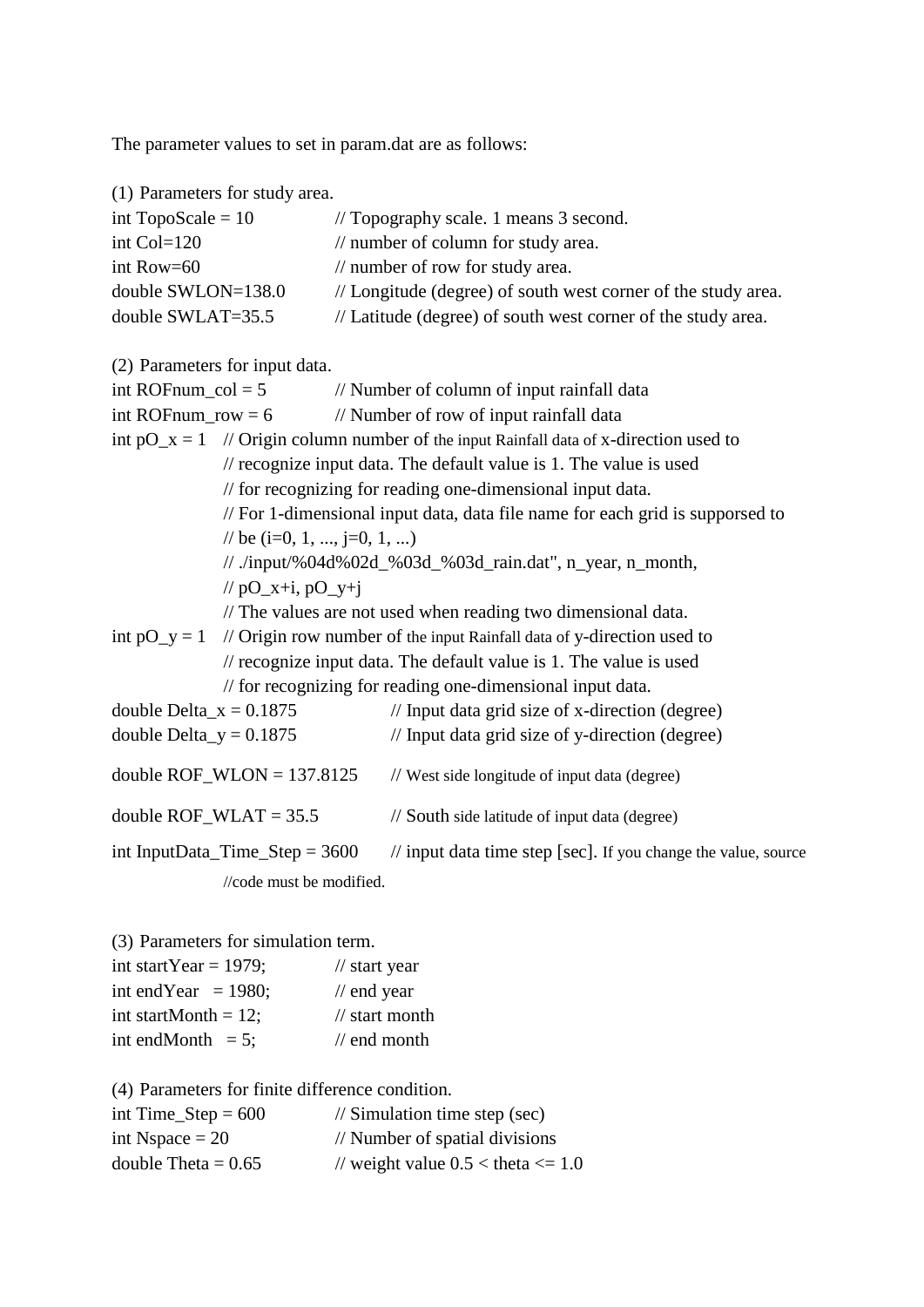(5) Parameters for kinematic wave model.

| double Man_slope = $0.7$ // Manning's roughness coefficient for slope (m-s unit)        |
|-----------------------------------------------------------------------------------------|
| double Man_channel = $0.03$ // Manning's roughness coefficient for river (m-s unit)     |
| int Threshold basin = $250$ // grid accumulated number to differentiate slope and river |

(6) Intinial runoff height for kinematic wave model. double initialROF =  $0.0$  // Initial runoff height (mm/hr)

4) Rainfall-runoff simulation

Open the folder "/project/1k-frm-event" and run

"1k-frm.exe"

All runoff simulation results are created in

1k-frm/output

The files created are below:

- $\bullet$  daily Discharge.bin: The file contains the average daily flow  $(m^3/sec)$ .
- **maxDischargeInDay.bin:** The file contains the maximum hourly flow value for each day  $(m^3/sec)$ .

The data are stored in GRADS binary data format and can be visualized using GRADS (http://www.iges.org /grads/). All data arranges from west to east at the South row, then North row. GrADS control file:

- flowAnalysisGradsDaily.ctl

is attached. A sample program is also attached in ./output:

- pointdata.cc

which extracts time series ascii data from the above binary data.

5) Compile

If you want to change the source code, compile a modified code using:

 $\bullet$  Linux/Unix environment: The executable is created by using the GNU g++ compiler as following command

g++ -o 1k-frm-event.exe 1k-frm-event.cc cellfunc.cc roffunc.cc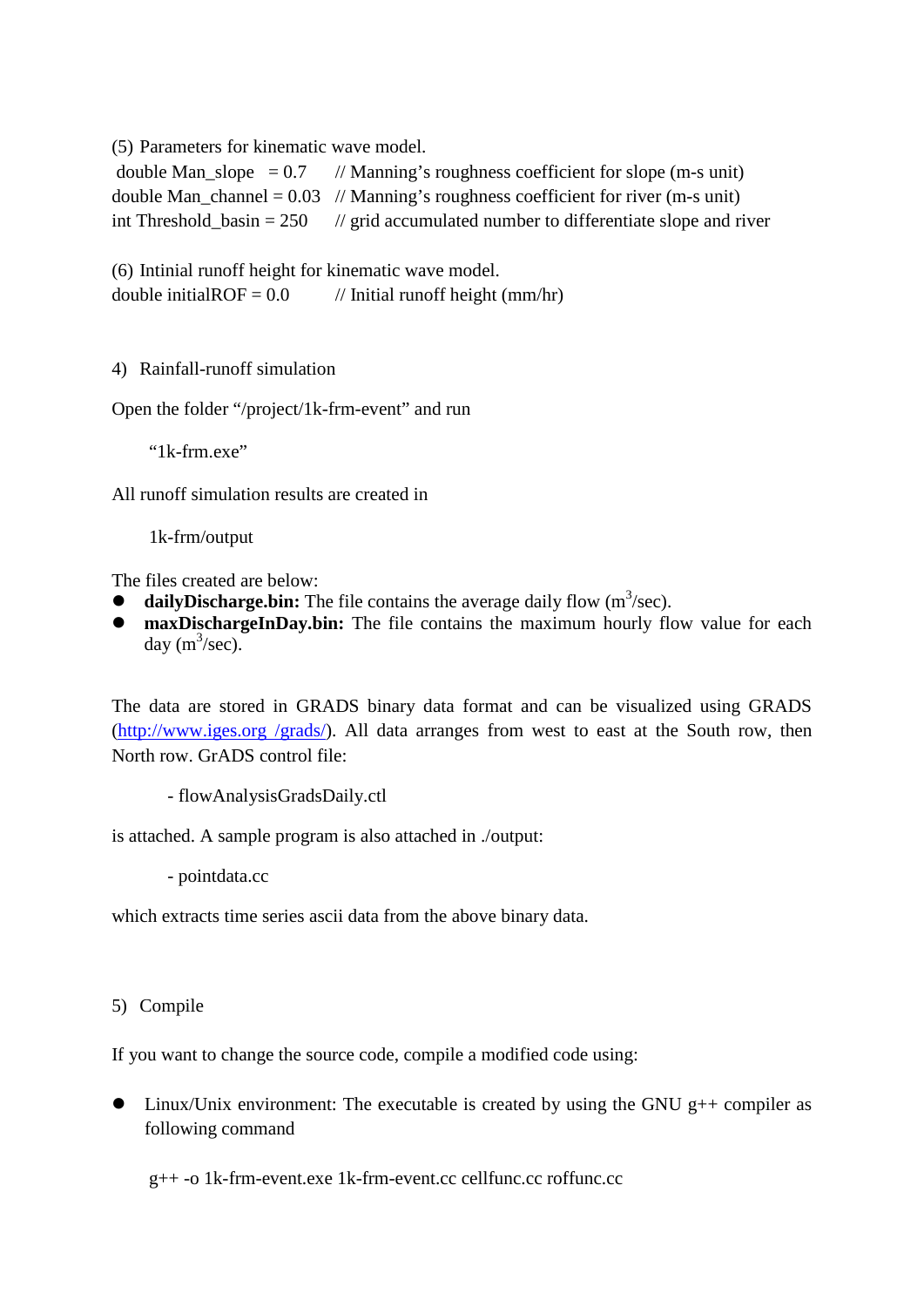or Intel C++ compiler

icl -o 1k-frm-event.exe 1k-frm-event.cc cellfunc.cc roffunc.cc

You can use OpenMP compile option if you use parallel cpmputer.

 MS Windows environment: Microsoft Visual Studio 2008 or 2010 with C++ compiler is useful. You can download a free version of Visual C++ Express Edition from Microsoft web site.

The solution file *1k-frm.sln* should be created according to Microsoft Visual Studio.

#### **5. Example**

The study area of the example which is distributed with the 1K-FRM is shown in Figure 14.



Figure 14: Simulation area and the clipped rainfall region for the example dataset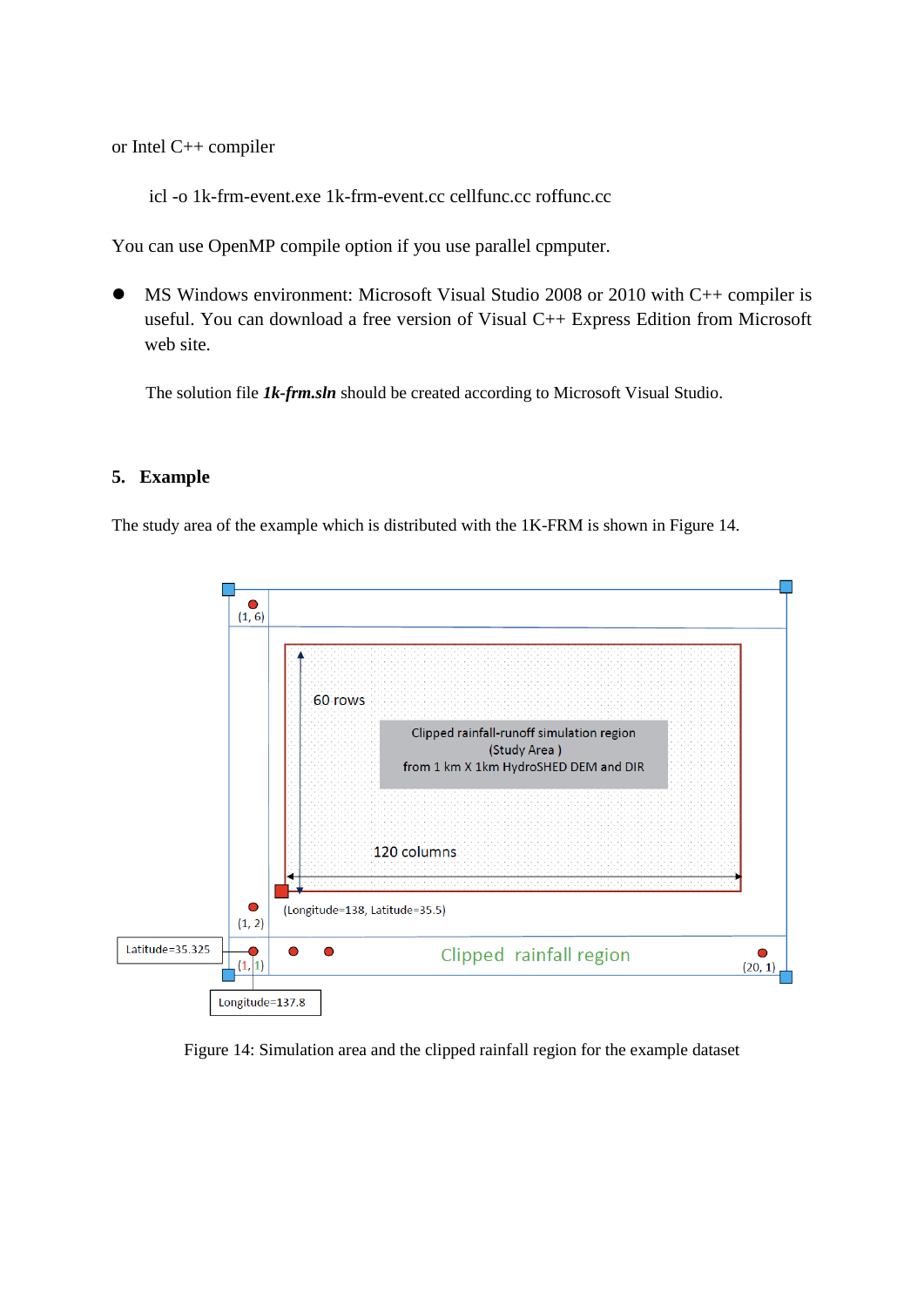120 60 138.0 35.5 --- bwlow is sample -- int Col=120 //number of columns for study region. The value must be integer. int Row=60 // number of rows for study region. The value must be integer. double SWLON=138 // Longitude (degree) of South West (lower left) corner of the study area. double SWLAT=35.5 // Latitude (degree) of South West (lower left) corner of the study area.

Figure 15: *clipArea.dat* (\hydroshed2topo\input\)

| 35.325 |  |
|--------|--|
| 35.513 |  |
| 35.700 |  |
| 35.888 |  |
| 36.075 |  |
| 36.262 |  |

Figure 16: *dataLattude.dat* (\1k-frm\topoData\)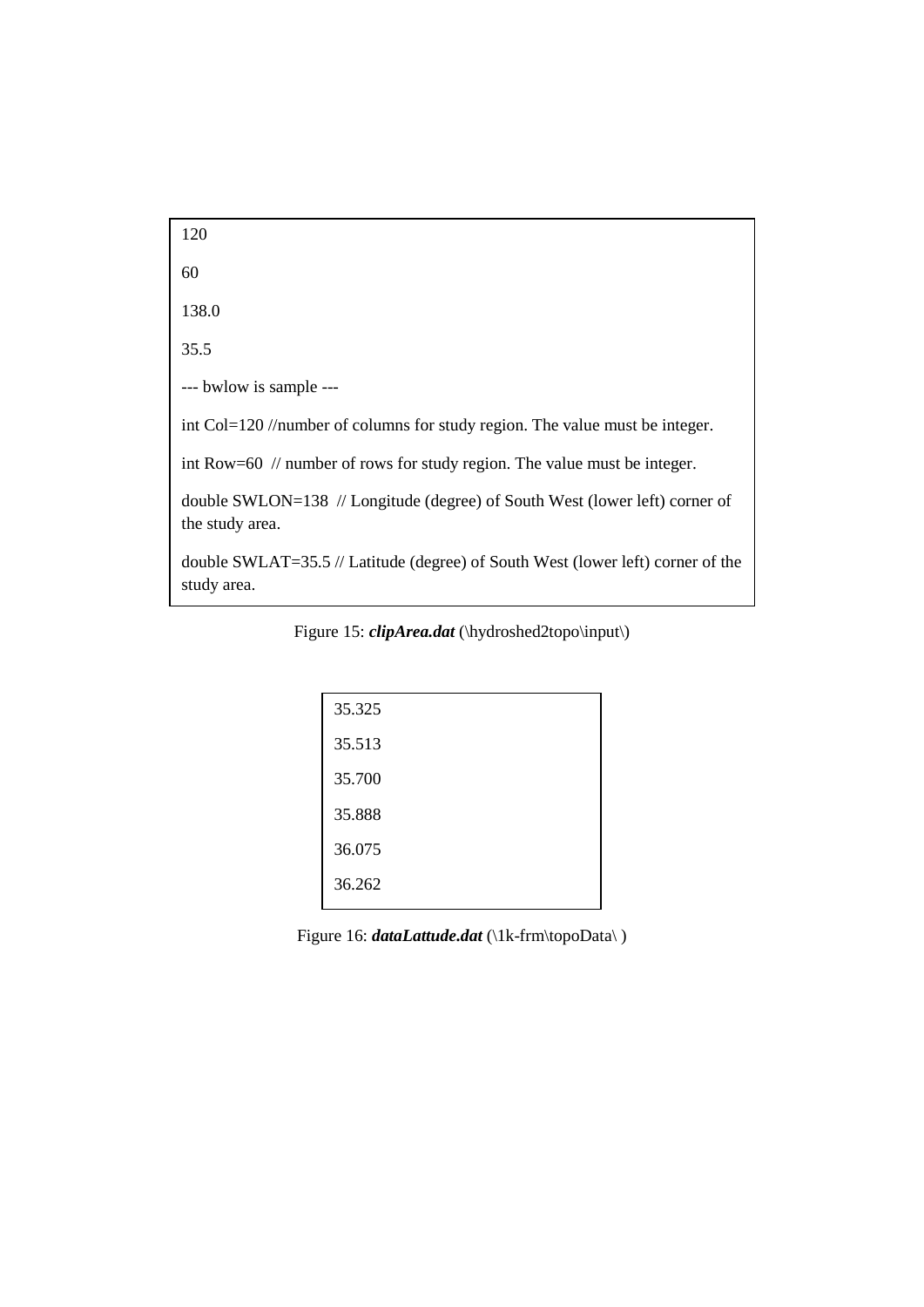| 10           | scale ratio of topography data. 1 means 3 second, 10 means 30 seconds. |
|--------------|------------------------------------------------------------------------|
| 120          | Number of columns in the study area                                    |
| 60           | Number of rows in the study area                                       |
| 138.0        | Longitude (degree) of south west side of the study area                |
| 35.5         | Latitude (degree) of south west side of the study area.                |
|              |                                                                        |
| 5            | Number of columns in the input forcing data                            |
| 6            | Number of rows in the input forcing data                               |
| 1            | Origin number of Y-direction of the input rainfall data region         |
| 1            | Origin number of X-direction of the input rainfall data region         |
| 137.8        | Origin Longitude (decimal degrees) of the input rainfall data region   |
| 3600         | Time step of the input rainfall data                                   |
|              |                                                                        |
| 1979         | Start year of the simulation period                                    |
| 1980         | End year of the simulation period                                      |
| 12           | Start month of the simulation period                                   |
| $\mathbf{1}$ | End month of the simulation period                                     |
|              |                                                                        |
| 600          | simulation time step [sec]                                             |
| 20           | number of spatial divisions                                            |
| 0.65         | $0.5 <$ theta $\leq 1.0$                                               |
|              |                                                                        |
| 0.7          | Manning's roughness coefficient for slope                              |
| 0.03         | Manning's roughness coefficient for river                              |
| 250          | grid accumulated number to differentiate slope and river               |
|              |                                                                        |
| 0.0          | Initial runoff height for kinematic wave model                         |

Figure 17: *param.dat* (\1k-frm\topoData\)